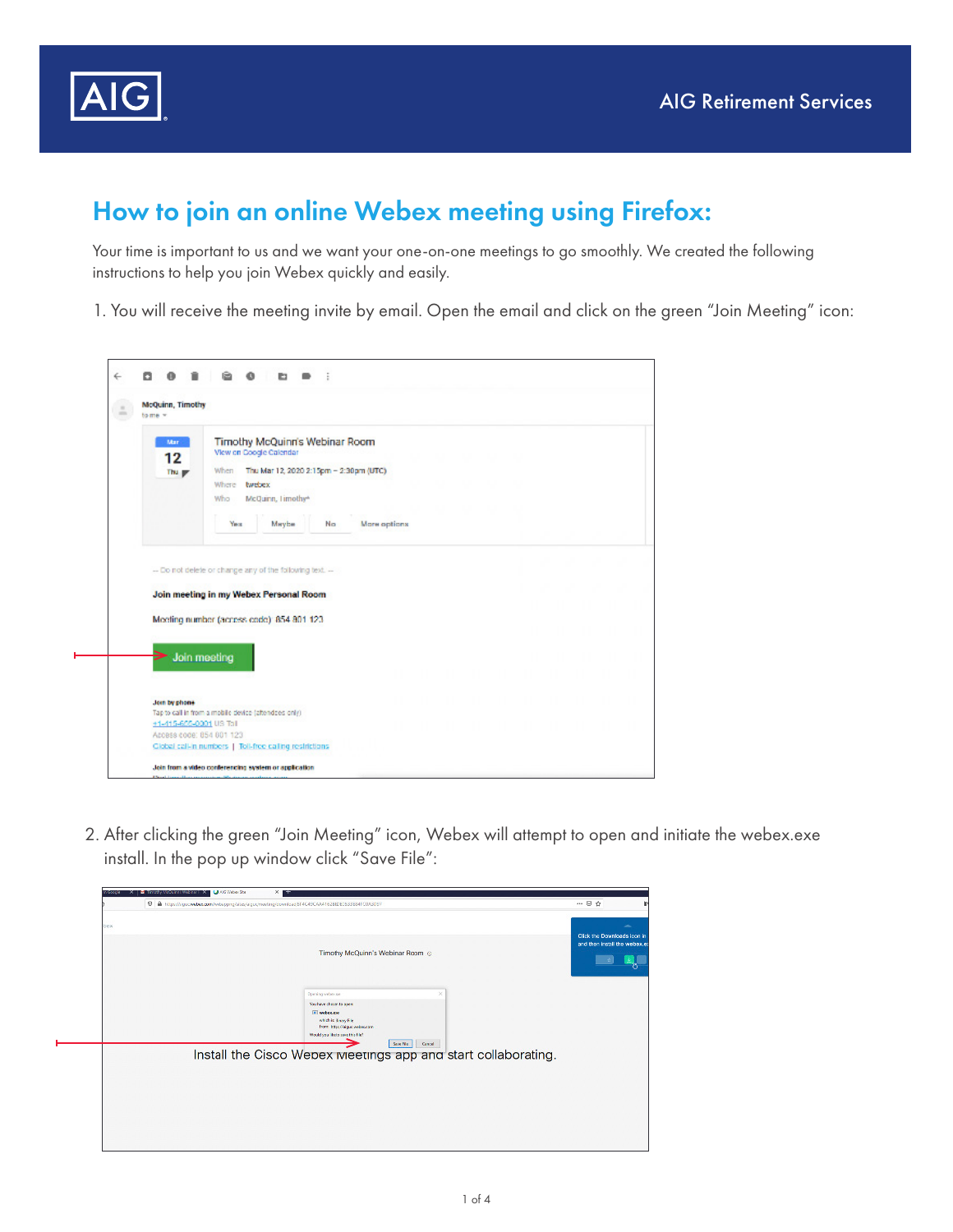3. The webex.exe file will be saved in your computer's "Downloads" folder:



4. Double click the webex.exe file in the Downloads folder to install the Webex app and join the meeting:

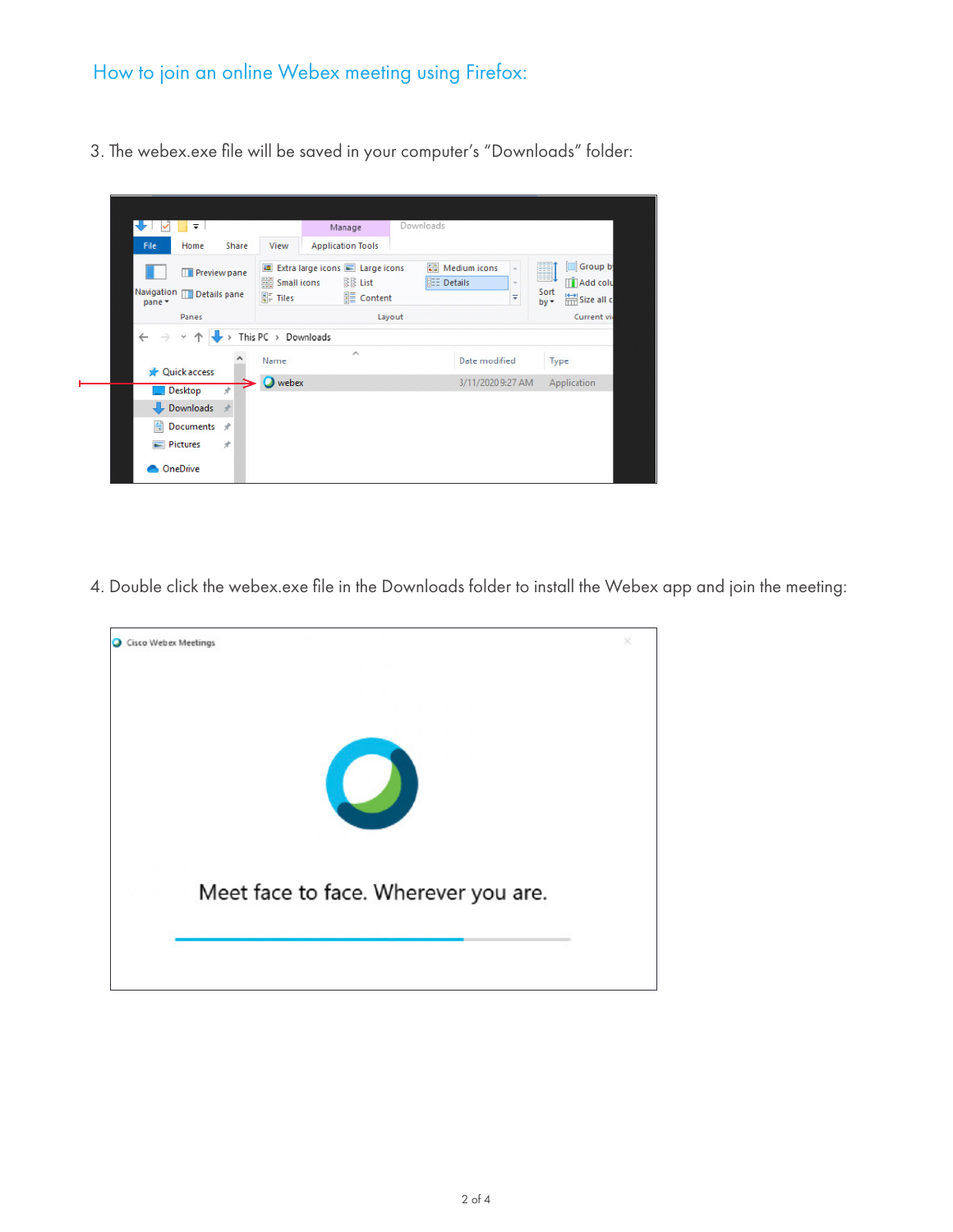5. Enter your name and email address when prompted, and then click "Next":

| <b>O</b> Cisco Webex Meetings |                                           | O X            |
|-------------------------------|-------------------------------------------|----------------|
|                               | Timothy McQuinn's Webinar Room            |                |
|                               | <b>Enter your information</b>             |                |
|                               | Tim                                       |                |
|                               | timothymcquinn.com                        |                |
|                               | Next                                      |                |
|                               |                                           | - 82 - 82      |
|                               | .                                         | n a f          |
|                               | Already have an account? Sign in<br>- a C |                |
|                               | .                                         | - 200          |
|                               |                                           | <b>ALC: NO</b> |
|                               | $-1111111$<br>cisco Webex                 |                |

6. Press "Skip" in the "New Audio and Video Preview Window":